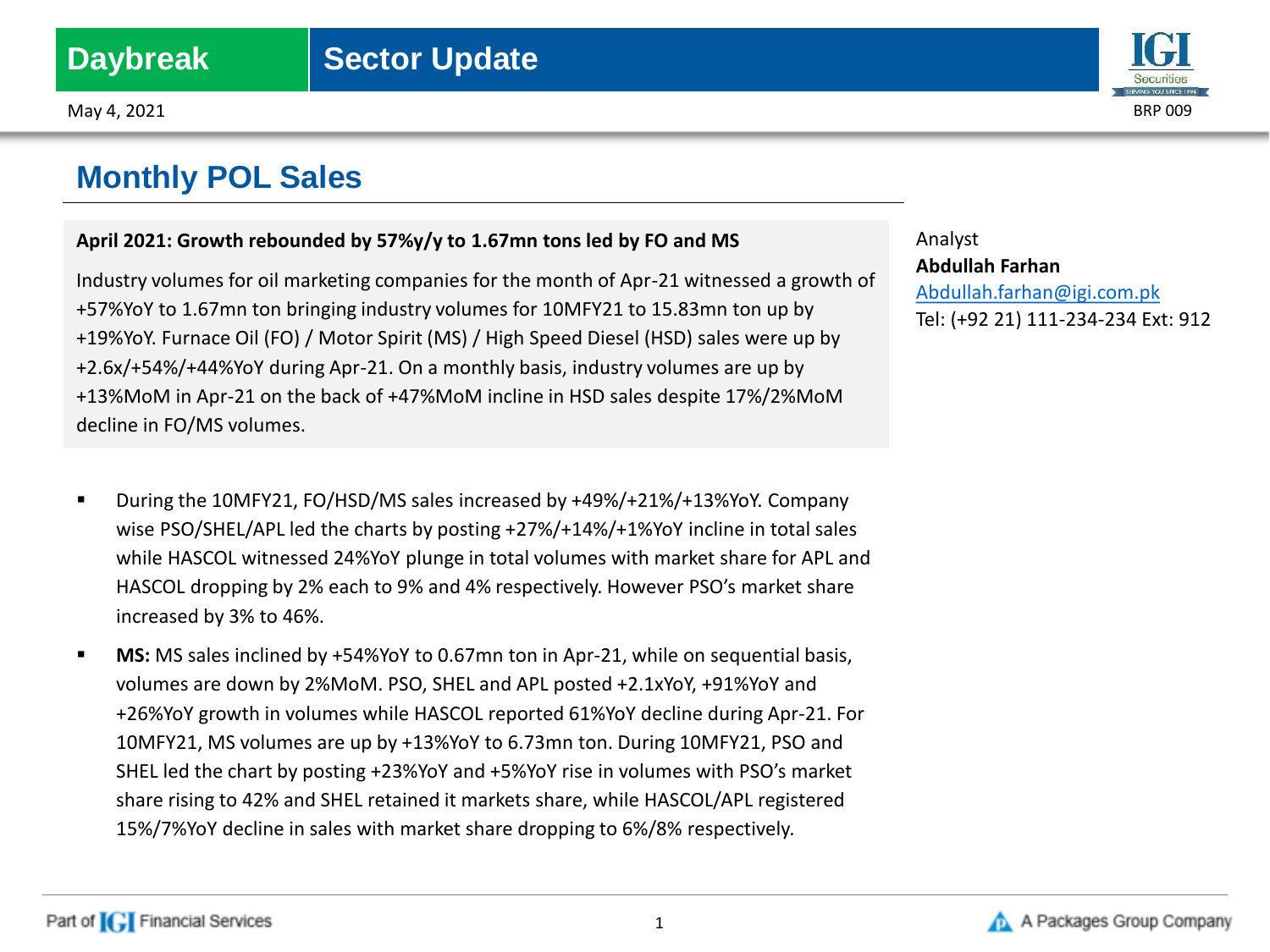

May 4, 2021 BRP 009

- **HSD:** HSD sales increased by +44%YoY to 0.79mn ton in Apr-21, while on monthly basis volumes are up by +47%MoM. This brings total 10MFY21 sales at 6.16mn ton up by +21%YoY. For 10MFY21, PSO and SHEL led the charts with +31%YoY and +23%YoY growth in sales with market share increasing to 47% and 8% respectively. HASCOL/APL registered 25%/15%YoY decline in volumes during 10MFY21 with HASCOL/APL market share coming down to 5% and 7% from 7% and 10% in 10MFY20.
- **FO:** FO volumes increased by +2.6xYoY during Apr-21 to 0.18mn ton likely attributable to higher demand from IPPs. Volumes are down by 17%MoM in Apr-21. As a result, total FO volumes are up by +49%YoY in 10MFY21 to 2.48mn ton. For 10MFY21, PSO and APL reported +67%YoY and +38%YoY incline in sales with PSO and APL's market share standing at 51% and 17% respectively.

**Outlook:** MS sales are likely to remain strong during 2HFY21 as automobile sales pick up along with introduction of new vehicles by new entrants such as KIA & Hyundai. HSD sales are likely to remain elevated amid pick up in commercial activity however rise in grey market sales may likely hurt volumetric growth. FO sales are likely to slow down in coming months however expected to pick up during peak summer demand.

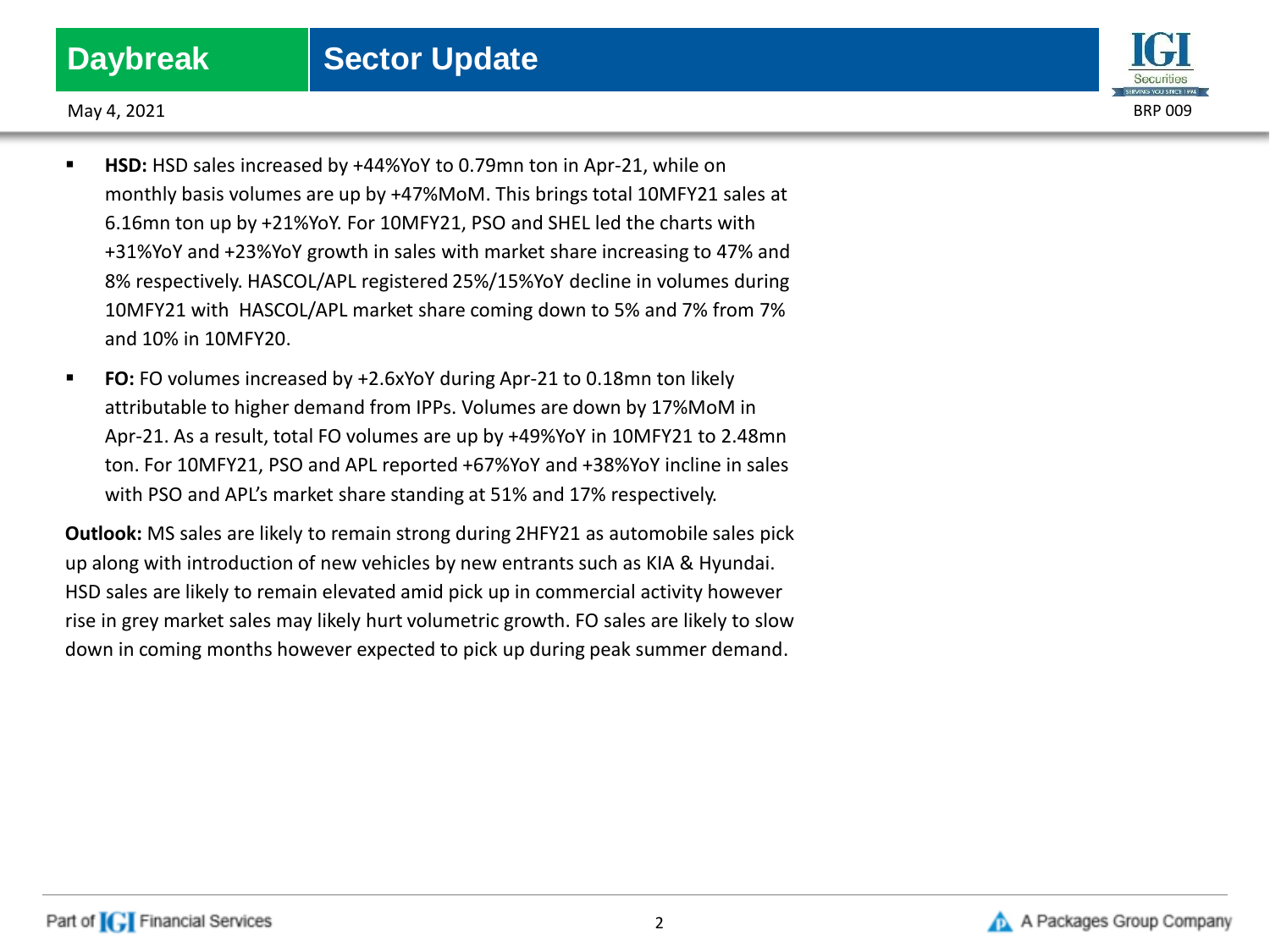May 4, 2021 BRP 009

# **IGI** Securities

|              | <b>Exhibit: OMC's Monthly Sales Volume (Apr-21)</b> |               |        |         |      |                 |         |     |                |                |        |
|--------------|-----------------------------------------------------|---------------|--------|---------|------|-----------------|---------|-----|----------------|----------------|--------|
|              |                                                     |               |        |         |      | <b>INDUSTRY</b> |         |     |                |                |        |
| 000'tons     | Apr-21                                              | <b>Mar-21</b> | MoM    | Apr-20  | YoY  | <b>4MCY21</b>   | 4MCY20  | YoY | <b>10MFY21</b> | <b>10MFY20</b> | YoY    |
| <b>MS</b>    | 671.3                                               | 685.0         | $-2%$  | 435.9   | 54%  | 2,619.8         | 2,139.0 | 22% | 6,730.2        | 5,953.0        | 13%    |
| <b>HSD</b>   | 785.8                                               | 534.6         | 47%    | 546.8   | 44%  | 2,414.7         | 1,784.3 | 35% | 6,161.6        | 5,105.9        | 21%    |
| <b>FO</b>    | 176.4                                               | 213.5         | $-17%$ | 69.3    | 155% | 856.0           | 493.6   | 73% | 2,480.2        | 1,666.8        | 49%    |
| Others       | 38.6                                                | 52.6          | $-27%$ | 16.0    | 142% | 182.0           | 129.7   | 40% | 453.1          | 535.5          | $-15%$ |
| <b>Total</b> | 1,672.2                                             | 1,485.7       | 13%    | 1,067.9 | 57%  | 6,072.4         | 4,546.6 | 34% | 15,825.1       | 13,261.3       | 19%    |

|               |               |          |        |        |       | <b>PSO</b> |         |      |                |                |        |
|---------------|---------------|----------|--------|--------|-------|------------|---------|------|----------------|----------------|--------|
| 000'tons      | <b>Apr-21</b> | $Mar-21$ | MoM    | Apr-20 | YoY   | 4MCY21     | 4MCY20  | YoY  | <b>10MFY21</b> | <b>10MFY20</b> | YoY    |
| <b>MS</b>     | 300.2         | 289.3    | 4%     | 143.7  | 109%  | 1,105.3    | 770.4   | 43%  | 2,826.0        | 2,288.8        | 23%    |
| <b>HSD</b>    | 373.3         | 244.5    | 53%    | 227.5  | 64%   | 1,125.6    | 728.6   | 54%  | 2,921.2        | 2,235.4        | 31%    |
| FO            | 76.0          | 118.2    | $-36%$ | 6.6    | 1058% | 441.5      | 108.1   | 308% | 1,257.3        | 754.5          | 67%    |
| <b>Others</b> | 28.4          | 41.5     | $-32%$ | 11.4   | 149%  | 133.5      | 104.6   | 28%  | 311.1          | 467.4          | $-33%$ |
| <b>Total</b>  | 777.9         | 693.4    | 12%    | 389.2  | 100%  | 2,805.8    | 1,711.7 | 64%  | 7,315.7        | 5,746.1        | 27%    |

|              |           |               |       |        |       | <b>APL</b> |        |       |                |                |        |
|--------------|-----------|---------------|-------|--------|-------|------------|--------|-------|----------------|----------------|--------|
| 000'tons     | Apr- $21$ | <b>Mar-21</b> | MoM   | Apr-20 | YoY   | 4MCY21     | 4MCY20 | YoY   | <b>10MFY21</b> | <b>10MFY20</b> | YoY    |
| <b>MS</b>    | 49.9      | 51.3          | $-3%$ | 39.8   | 26%   | 203.1      | 197.6  | 3%    | 505.1          | 542.0          | $-7%$  |
| <b>HSD</b>   | 49.7      | 40.2          | 24%   | 41.8   | 19%   | 175.4      | 176.6  | $-1%$ | 441.3          | 520.3          | $-15%$ |
| <b>FO</b>    | 32.0      | 32.6          | $-2%$ | 10.4   | 207%  | 121.4      | 99.0   | 23%   | 427.4          | 310.8          | 38%    |
| Others       | 3.2       | 3.3           | $-3%$ | 3.5    | $-7%$ | 13.5       | 13.6   | 0%    | 40.5           | 31.8           | 27%    |
| <b>Total</b> | 134.9     | 127.5         | 6%    | 95.4   | 41%   | 513.4      | 486.8  | 5%    | 1,414.3        | 1,404.8        | 1%     |

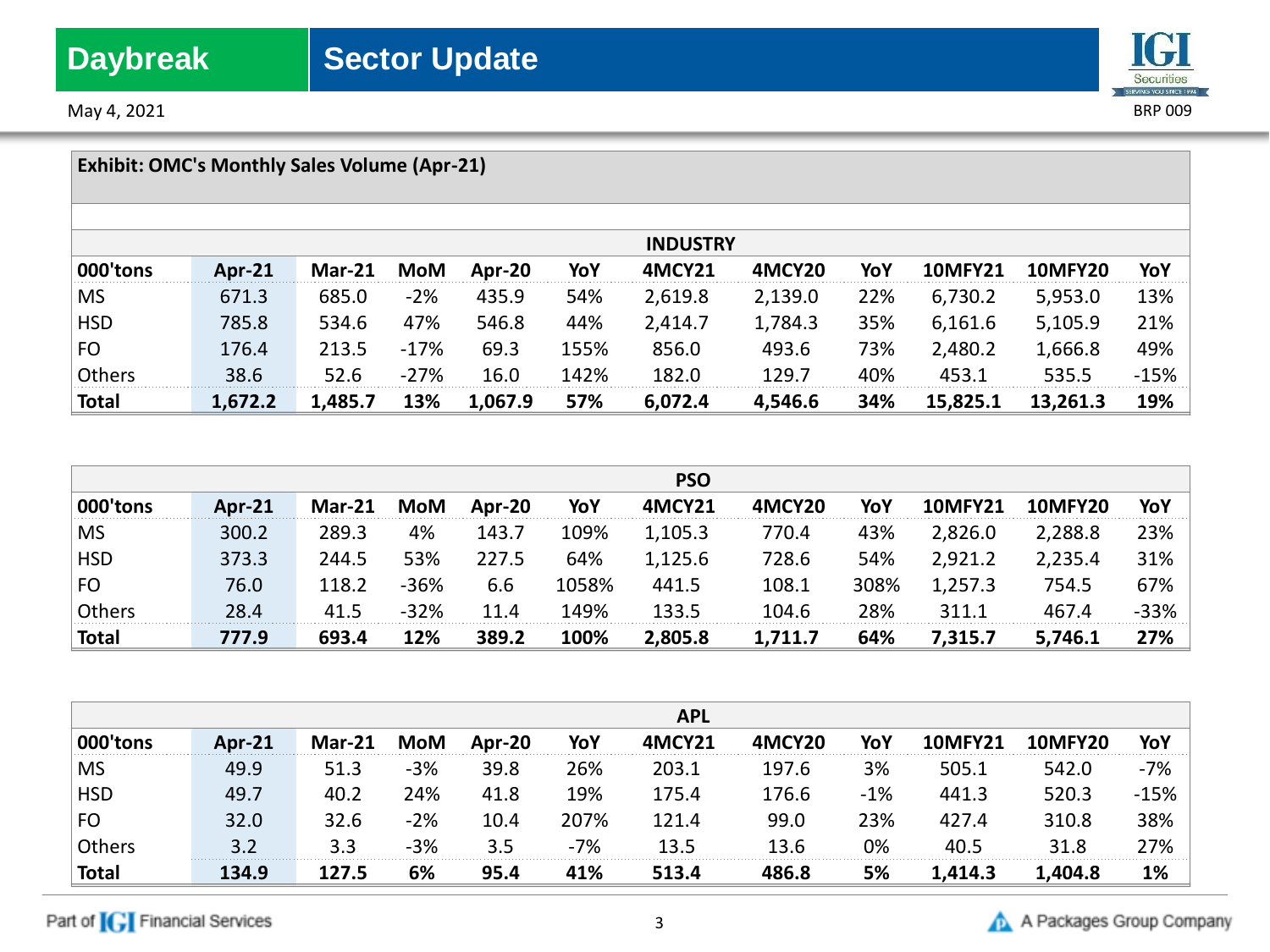May 4, 2021 BRP 009



|               | <b>Exhibit: OMC's Monthly Sales Volume (Apr-21)</b> |               |        |        |         |               |        |         |                |         |        |
|---------------|-----------------------------------------------------|---------------|--------|--------|---------|---------------|--------|---------|----------------|---------|--------|
|               |                                                     |               |        |        |         | <b>HASCOL</b> |        |         |                |         |        |
| 000'tons      | Apr- $21$                                           | <b>Mar-21</b> | MoM    | Apr-20 | YoY     | 4MCY21        | 4MCY20 | YoY     | <b>10MFY21</b> | 10MFY20 | YoY    |
| <b>MS</b>     | 18.1                                                | 20.1          | $-10%$ | 45.9   | $-61%$  | 105.5         | 190.8  | -45%    | 374.2          | 440.2   | $-15%$ |
| <b>HSD</b>    | 15.2                                                | 19.1          | $-21%$ | 30.8   | $-51%$  | 75.9          | 142.6  | $-47%$  | 283.7          | 380.6   | $-25%$ |
| FO            | 0.0                                                 | 0.0           | 0%     | 5.6    | $-100%$ | 0.0           | 26.3   | $-100%$ | 4.7            | 60.9    | $-92%$ |
| <b>Others</b> | 0.3                                                 | 0.5           | $-38%$ | 0.0    | 785%    | 2.8           | 0.8    | 244%    | 7.1            | 2.8     | 157%   |
| <b>Total</b>  | 33.6                                                | 39.8          | $-15%$ | 82.4   | -59%    | 184.3         | 360.6  | -49%    | 669.6          | 884.4   | $-24%$ |

|              |               |          |       |        |      | <b>SHEL</b> |                    |          |                |                |          |
|--------------|---------------|----------|-------|--------|------|-------------|--------------------|----------|----------------|----------------|----------|
| 000'tons     | <b>Apr-21</b> | $Mar-21$ | MoM   | Apr-20 | YoY  | 4MCY21      | 4MCY <sub>20</sub> | YoY      | <b>10MFY21</b> | <b>10MFY20</b> | YoY      |
| <b>MS</b>    | 72.4          | 77.9     | $-7%$ | 37.9   | 91%  | 291.0       | 232.4              | 25%      | 717.8          | 683.0          | 5%       |
| <b>HSD</b>   | 58.2          | 48.2     | 21%   | 43.0   | 35%  | 202.3       | 138.3              | 46%      | 491.2          | 399.4          | 23%      |
| FO           | $0.0\,$       | 0.0      | 0%    | 0.0    | n/m  | 0.0         | 0.2                | $-100\%$ | 0.0            | 0.2            | $-100\%$ |
| Others       | 3.5           | 3.6      | $-2%$ | 0.3    | 914% | 15.2        | 4.2                | 262%     | 38.3           | 13.4           | 185%     |
| <b>Total</b> | 134.1         | 129.6    | 3%    | 81.3   | 65%  | 508.5       | 375.1              | 36%      | 1,247.3        | 1,096.0        | 14%      |

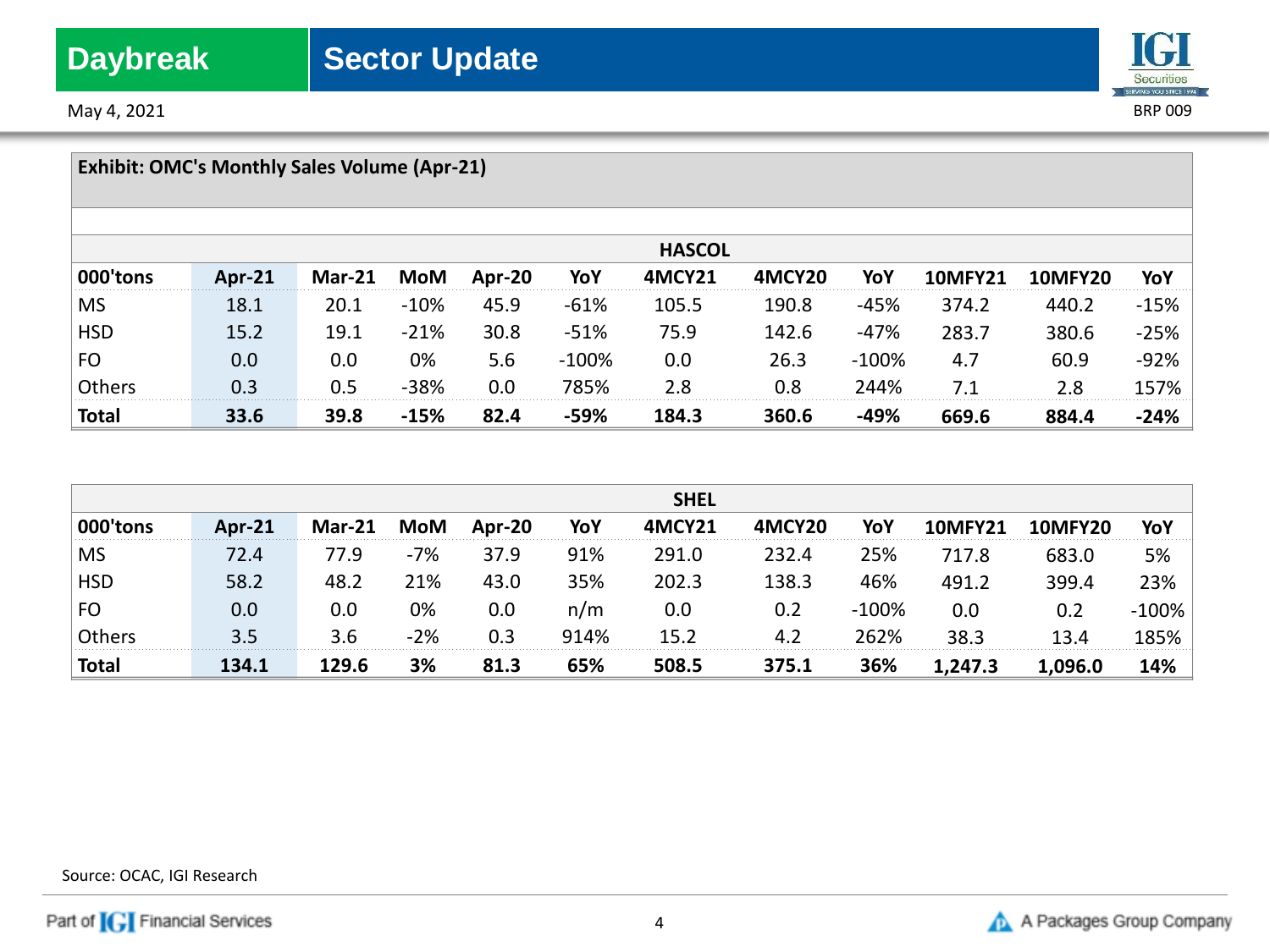## **Daybreak** | Sector Update

May 4, 2021 BRP 009





Source: OCAC, IGI Research

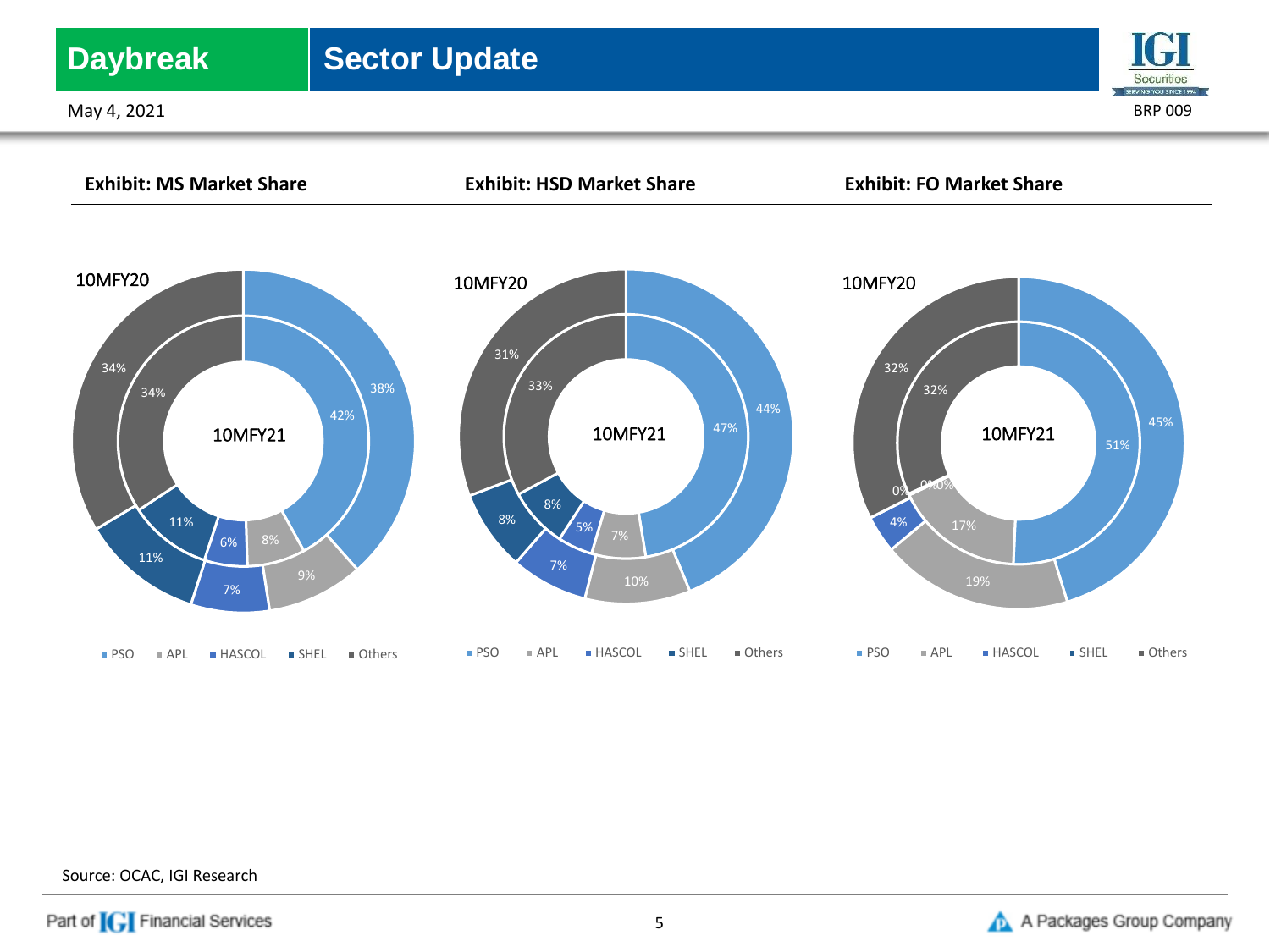# **Important Disclaimer and Disclosures**



May 4, 2021 BRP 009

**Research Analyst(s) Certification:** The Research Analyst(s) hereby certify that the views about the company/companies and the security/securities discussed in this report accurately reflect his or her or their personal views and that he/she has not received and will not receive direct or indirect compensation in exchange for expressing specific recommendations or views in this report. The analyst(s) is principally responsible for the preparation of this research report and that he/she or his/her close family/relative does not own 1% or more of a class of common equity securities of the following company/companies covered in this report.

**Disclaimer:** The information and opinions contained herein are prepared by IGI Finex Securities Limited and is for information purposes only. Whilst every effort has been made to ensure that all the information (including any recommendations or opinions expressed) contained in this document (the information) is not misleading or unreliable, IGI Finex Securities Limited makes no representation as to the accuracy or completeness of the information. Neither, IGI Finex Securities Limited nor any director, officer or employee of IGI Finex Securities Limited shall in any manner be liable or responsible for any loss that may be occasioned as consequence of a party relying on the information. This document takes no account of the investment objectives, financial situation and particular needs of investors, who shall seek further professional advice before making any investment decision. The subject Company (ies) is a client of the IGI Finex Securities Limited and IGI Finex Securities offers brokerage services to subject company (ies) on a regular basis, in line with industry practice. This document and the information may not be reproduced, distributed or published by any recipient for any purpose. This report is not directed or intended for distribution to, or use by any person or entity not a client of IGI Finex Securities Limited, else directed for distribution.

**Rating system:** IGI Finex Securities employs three tier ratings system, depending upon expected total return (return is defined as capital gain exclusive of tax) of the security in stated time period, as follows:

| Recommendation                    | <b>Rating System</b>                                                                                               |
|-----------------------------------|--------------------------------------------------------------------------------------------------------------------|
| Buy                               | If target price on aforementioned security (ies) is more than $10\%$ , from its last closing price (s)             |
| Hold                              | If target price on aforementioned security (ies) is in between $-10\%$ and $10\%$ , from its last closing price(s) |
| <b>Sell</b>                       | If target price on aforementioned security (ies) is less than $-10\%$ , from its last closing price (s)            |
| <b>Time Horizon:</b> $Dec - 2021$ |                                                                                                                    |

**Valuation Methodology:** The analyst(s) has used following valuation methodology to arrive at the target price of the said security (ies):

## **RBDCF** (Reserve Based DCF Valuation)

Risk: Investment in securities are subject to economic risk, market risk, interest rate risks, currency risks, and credit risks, political and geopolitical risks. The performance of company (ies) covered herein might unfavorably be affected by multiple factors including, business, economic, and political conditions. Hence, there is no assurance or guarantee that estimates, recommendation, opinion, etc. given about the security (ies)/company (ies) in the report will be achieved.

**Basic Definitions and Terminologies used: Target Price**: A price target is the projected price level of a financial security stated by an investment analyst or advisor. It represents a security's price that, if achieved, results in a trader recognizing the best possible outcome for his investment, **Last Closing:** Latest closing price, **Market Cap.:**  Market capitalization is calculated by multiplying a company's shares outstanding by current trading price. **EPS:** Earnings per Share. **DPS:** Dividend per Share. **ROE:** Return on equity is the amount of net income returned as a percentage of shareholders' equity. **P/E:** Price to Earnings ratio of a company's share price to its per-share earnings. **P/B:** Price to Book ratio used to compare a stock's market value to its book value. **DY:** The dividend yield is dividend per share, divided by the price per share.

IGI Finex Securities Limited

**Research Analyst(s)** Research Identity Number: BRP009 © Copyright 2021 IGI Finex Securities Limited